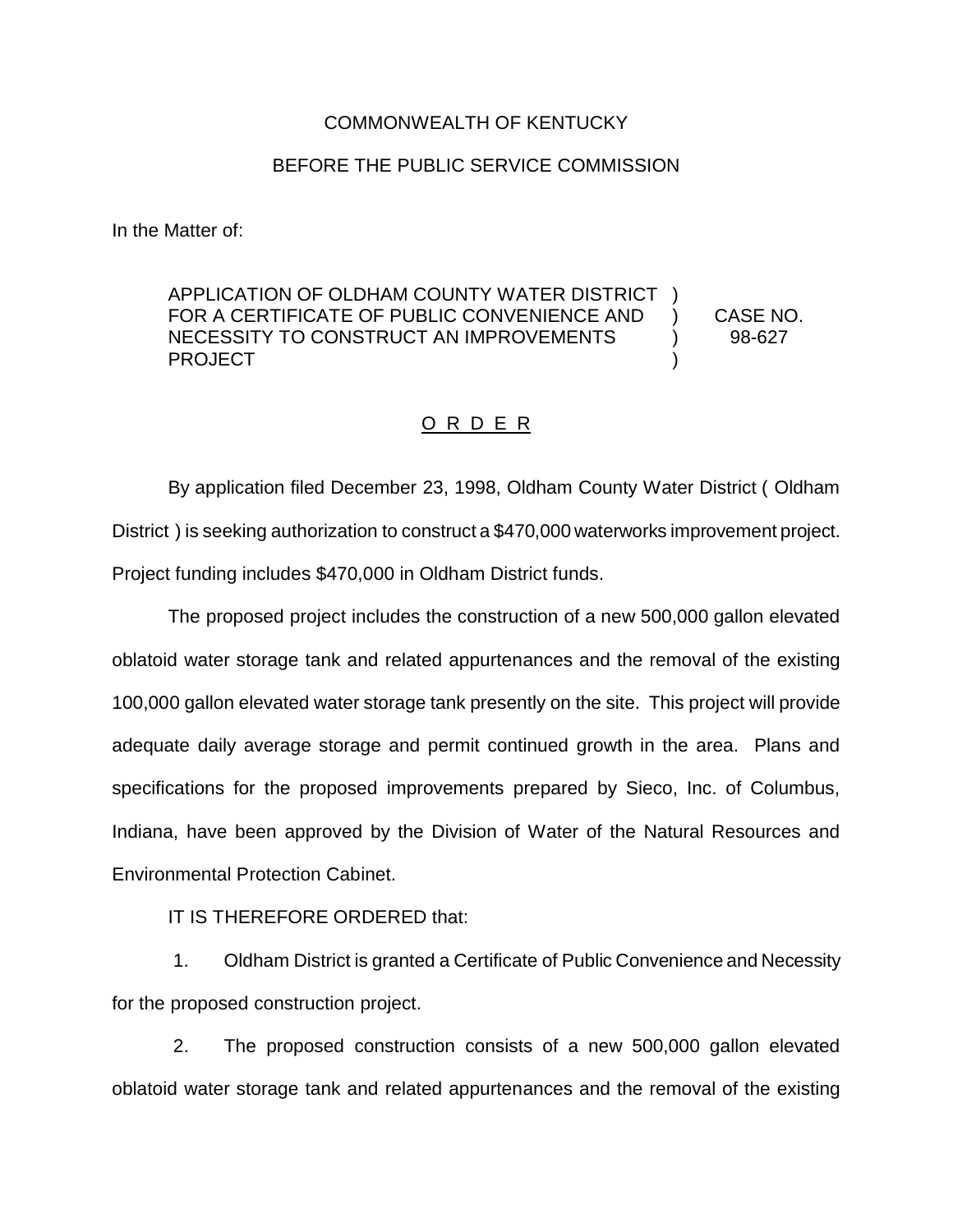100,000 gallon elevated water storage tank presently on the site. After allowances are made for fees, contingencies, and other indirect costs, the total cost of this project is approximately \$470,000.

3. Oldham District should obtain approval from the Commission prior to performing any additional construction not expressly authorized by this Order.

4. Any deviation from the construction approved should be undertaken only with the prior approval of the Commission.

5. Oldham District should furnish documentation of the total costs of this project including the cost of construction and all other capitalized costs (engineering, legal, administrative, etc.) within 60 days of the date that construction is substantially completed. Construction costs should be classified into appropriate plant accounts in accordance with the Uniform System of Accounts for Water Utilities prescribed by the Commission.

6. Oldham District should require construction to be inspected under the general supervision of a professional engineer with a Kentucky registration in civil or mechanical engineering, to ensure that the construction work is done in accordance with the contract drawings and specifications and in conformance with the best practices of the construction trades involved in the project.

7. Oldham District shall file a copy of the "as-built" drawings and a certified statement that the construction has been satisfactorily completed in accordance with the

-2-